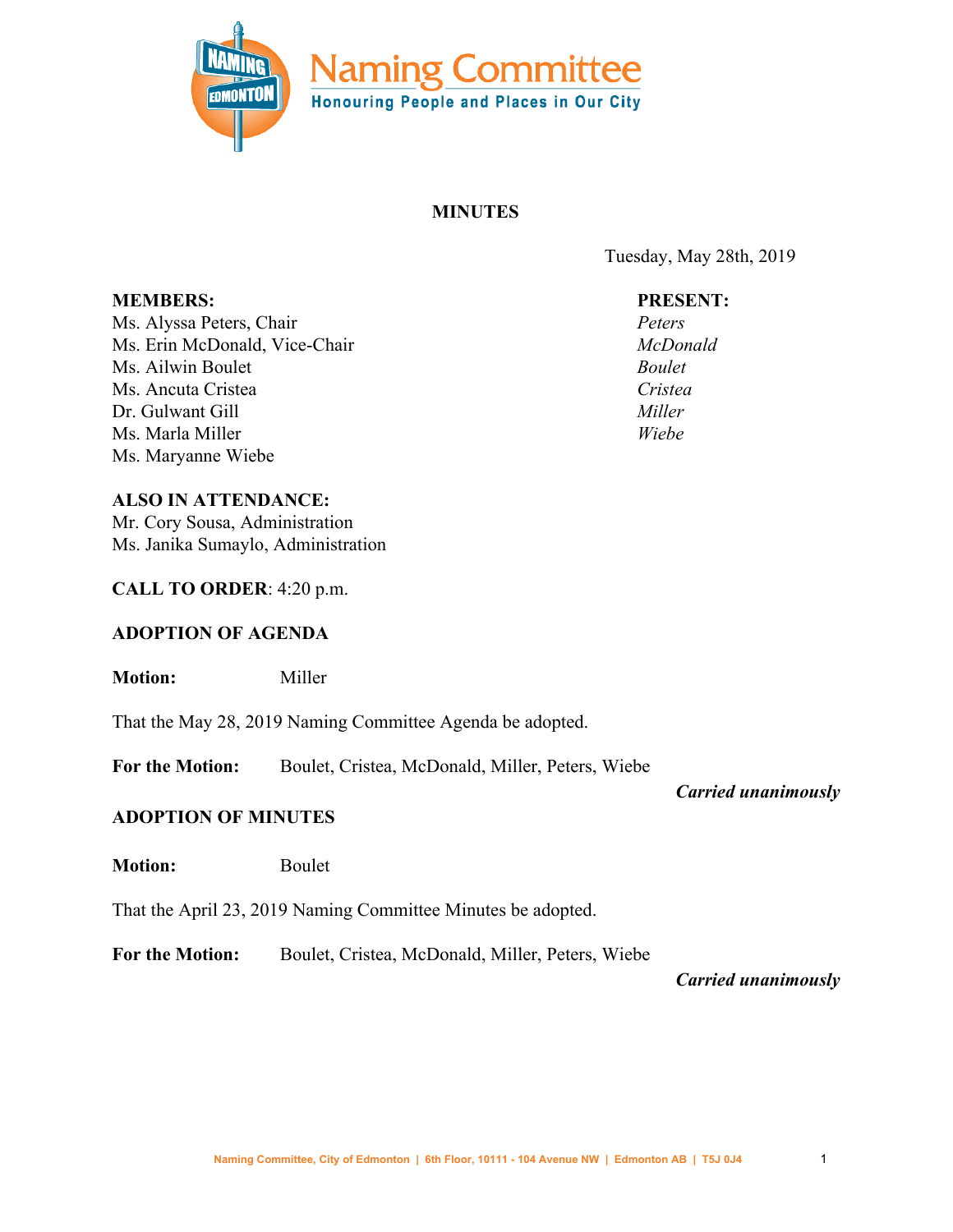

#### **OLD BUSINESS**

**1. Request to name LRT Stations and Facilities along the Metro and Capital LRT Lines**

### **Motion:** McDonald

That the Naming Committee receives the presentation as information and tables the item until the next meeting on June 25th, 2019.

**For the Motion:** Boulet, Cristea, McDonald, Miller, Peters, Wiebe

*Carried Unanimously*

### **2. Request to add a name onto the Names Reserve List.**

**Motion:** McDonald

That the Naming Committee tables the item.

**For the Motion:** Boulet, Cristea, McDonald, Miller, Peters, Wiebe

*Carried Unanimously*

#### **NEW BUSINESS OTHER BUSINESS**

## **3. Naming Committee's Annual Report presentation debrief.**

**Motion:** McDonald

That the Naming Committee receives the debrief as information.

**For the Motion:** Boulet, Cristea, McDonald, Miller, Peters, Wiebe

*Carried unanimously*